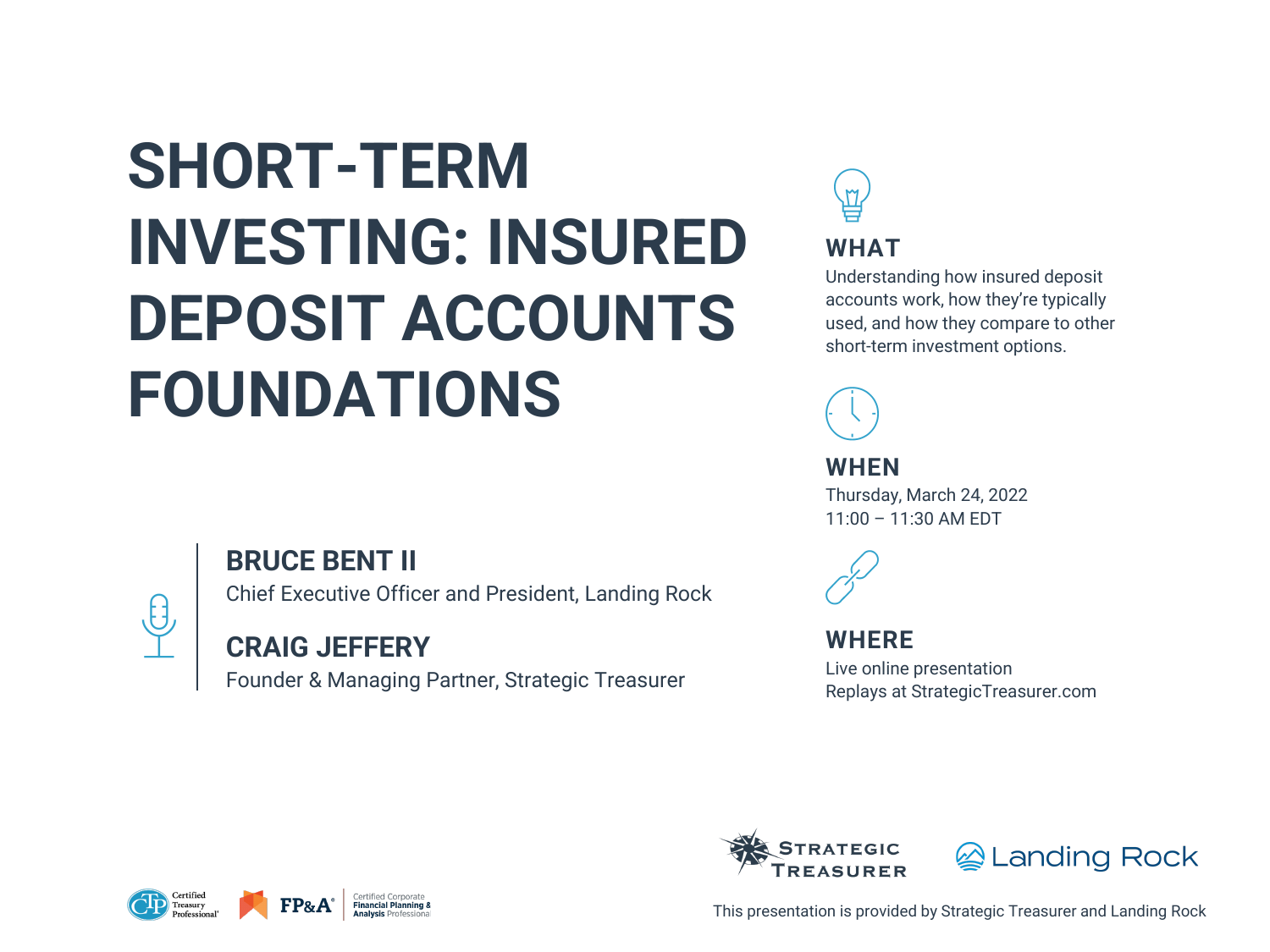

# **ABOUT THE SPEAKERS** GET TO KNOW TODAY'S SUBJECT MATTER EXPERTS

### **CRAIG JEFFERY**

Craig Jeffery formed Strategic Treasurer in 2004 to provide corporate, educational and government entities direct access to comprehensive and current assistance with their treasury and financial process needs.

His 30+ years of financial and treasury experience as a practitioner and as a consultant have uniquely qualified him to help organizations craft realistic goals and achieve significant benefits quickly.



### **BRUCE BENT II**

Mr. Bent is President of Landing Rock Cash Management and Vice Chairman of Double Rock Corporation, a leading financial services and technologies holding company, which created some of the industry's most innovative short-term asset management, cash and cash-related solutions.

He is a distinguished leader in the financial technologies and asset management business, having grown the predecessor Double Rock cash management companies from \$4 billion in AUM to over \$130 billion. His vision and entrepreneurial drive have been the catalyst for many influential and relevant products in the industry.



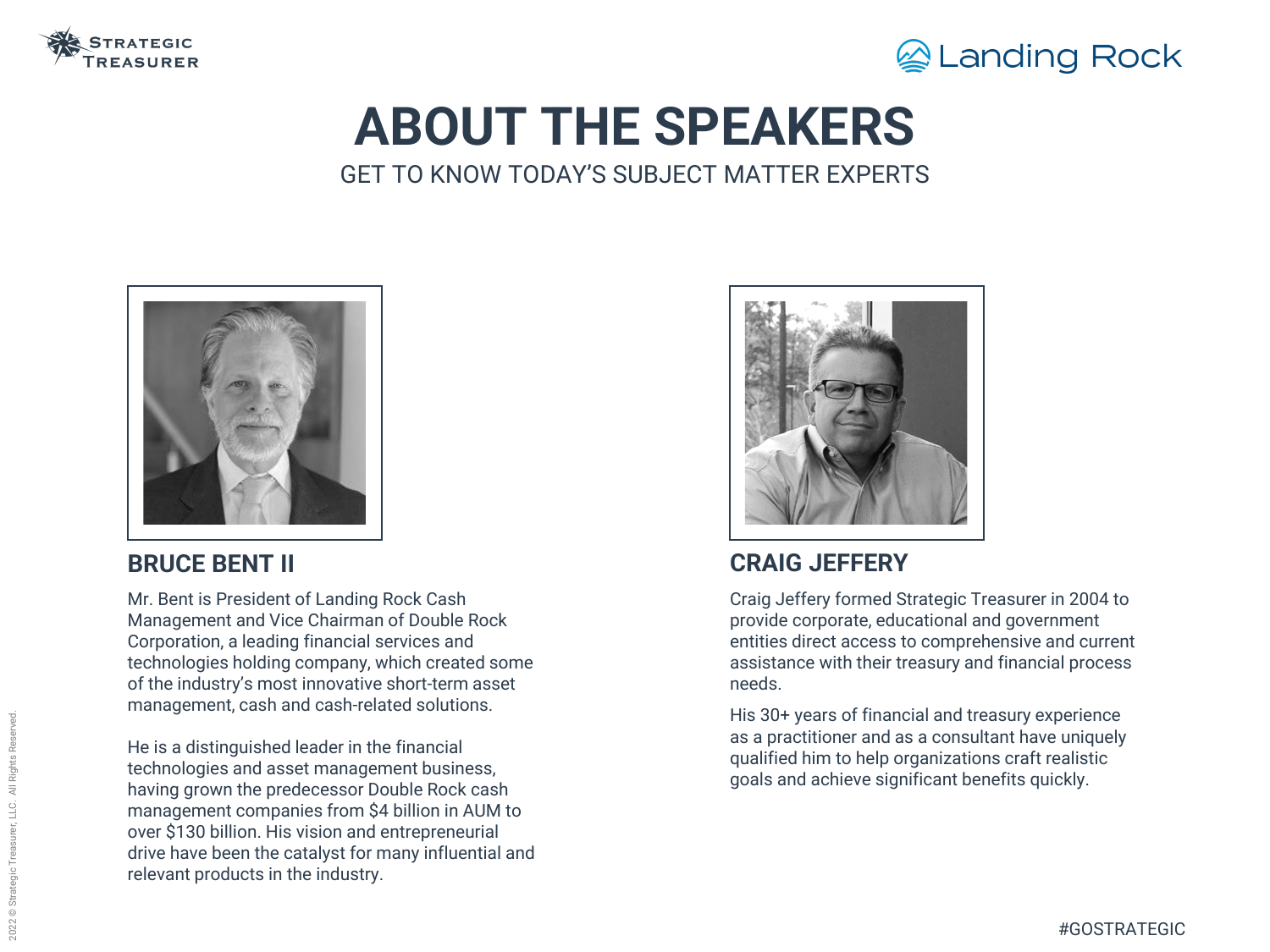## **CURRENT SITUATION**

RATES



**YIELDS**

OF VARIOUS SHORT-TERM OPTIONS





# **TOPICS OF DISCUSSION**

KEY AREAS OF FOCUS & ANALYSIS





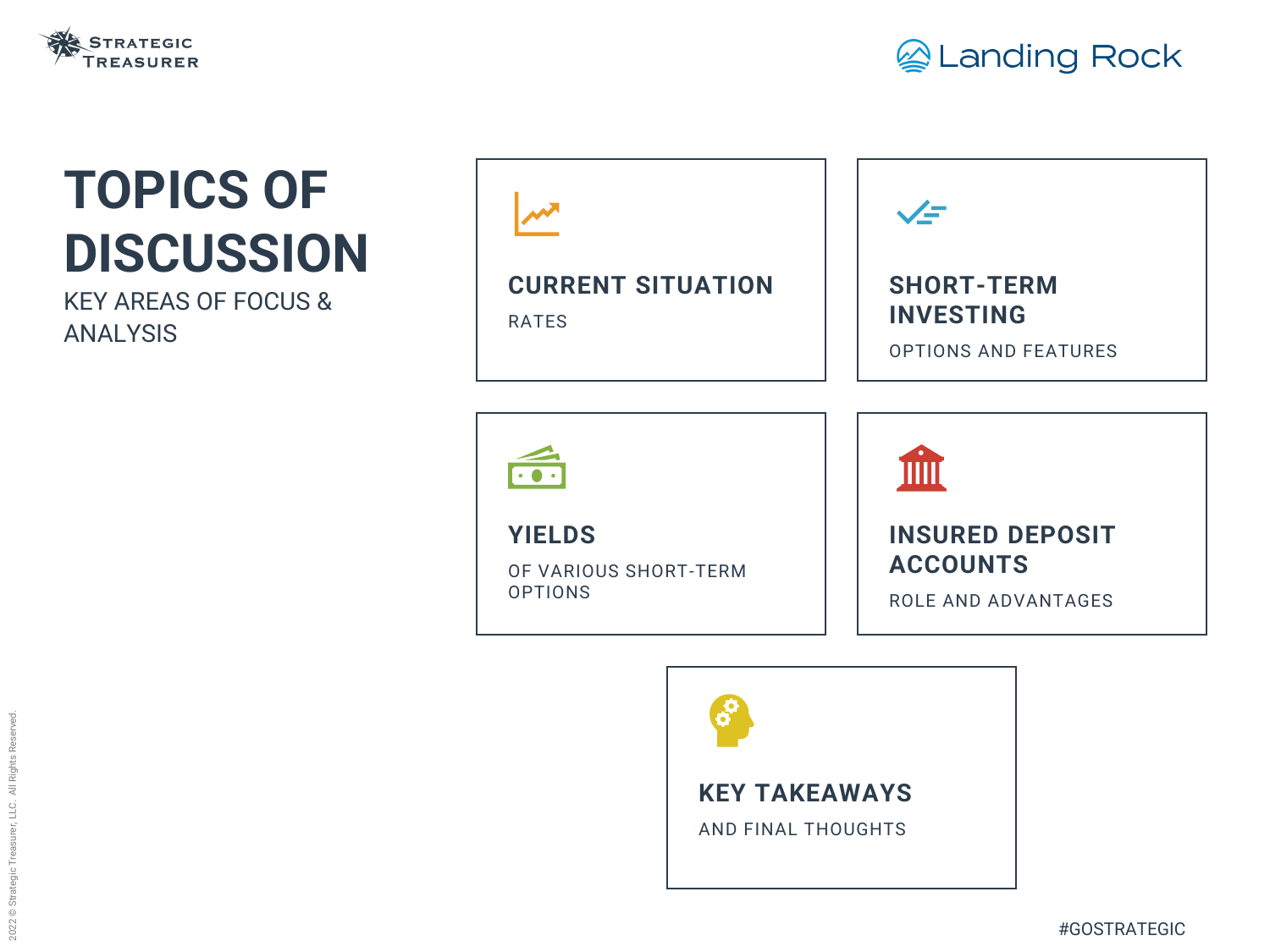

## **CURRENT DEVELOPMENTS** INFLATION AND FED RATE



Sources: [U.S. Bureau of Labor Statistics,](https://fred.stlouisfed.org/graph/?g=rocU) [Board of Governors of the Federal Reserve System \(US\)](https://fred.stlouisfed.org/series/FEDFUNDS); For expectations: Various sources used

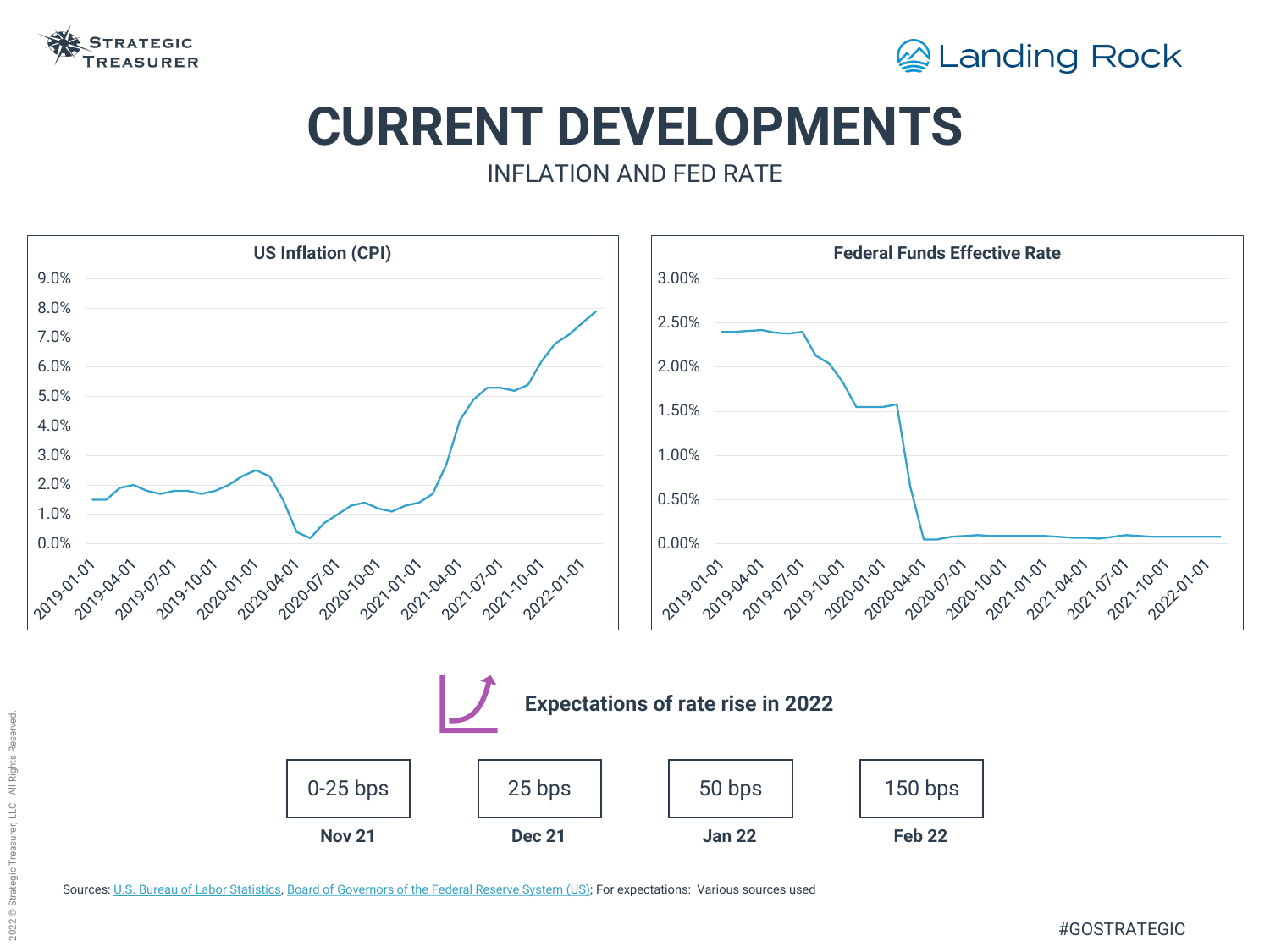



# **SHORT-TERM INVESTING** U.S. OPTIONS

|                                                    | <b>SAFETY</b>                                | <b>LIQUIDITY</b>                      | <b>YIELD/RATE</b>                        | <b>EFFICIENCY</b>                             |
|----------------------------------------------------|----------------------------------------------|---------------------------------------|------------------------------------------|-----------------------------------------------|
| <b>MMF</b><br>• Prime<br>Government<br>$\bullet$ . | • Very high<br><b>Highest</b><br>$\bullet$   | • Very high<br>Very high<br>$\bullet$ | High<br>$\bullet$<br>Medium<br>$\bullet$ | <b>High</b><br>$\bullet$<br>High<br>$\bullet$ |
| <b>Insured Deposits</b><br>• Overnight<br>• Term   | Highest<br>$\bullet$<br>Highest<br>$\bullet$ | • Daily<br>• Variable                 | • Variable<br>• Variable                 | • Variable<br>• Variable                      |
| <b>Short-Term Bonds</b>                            | High<br>$\bullet$                            | High<br>$\bullet$                     | Variable<br>$\bullet$                    | Low<br>$\bullet$                              |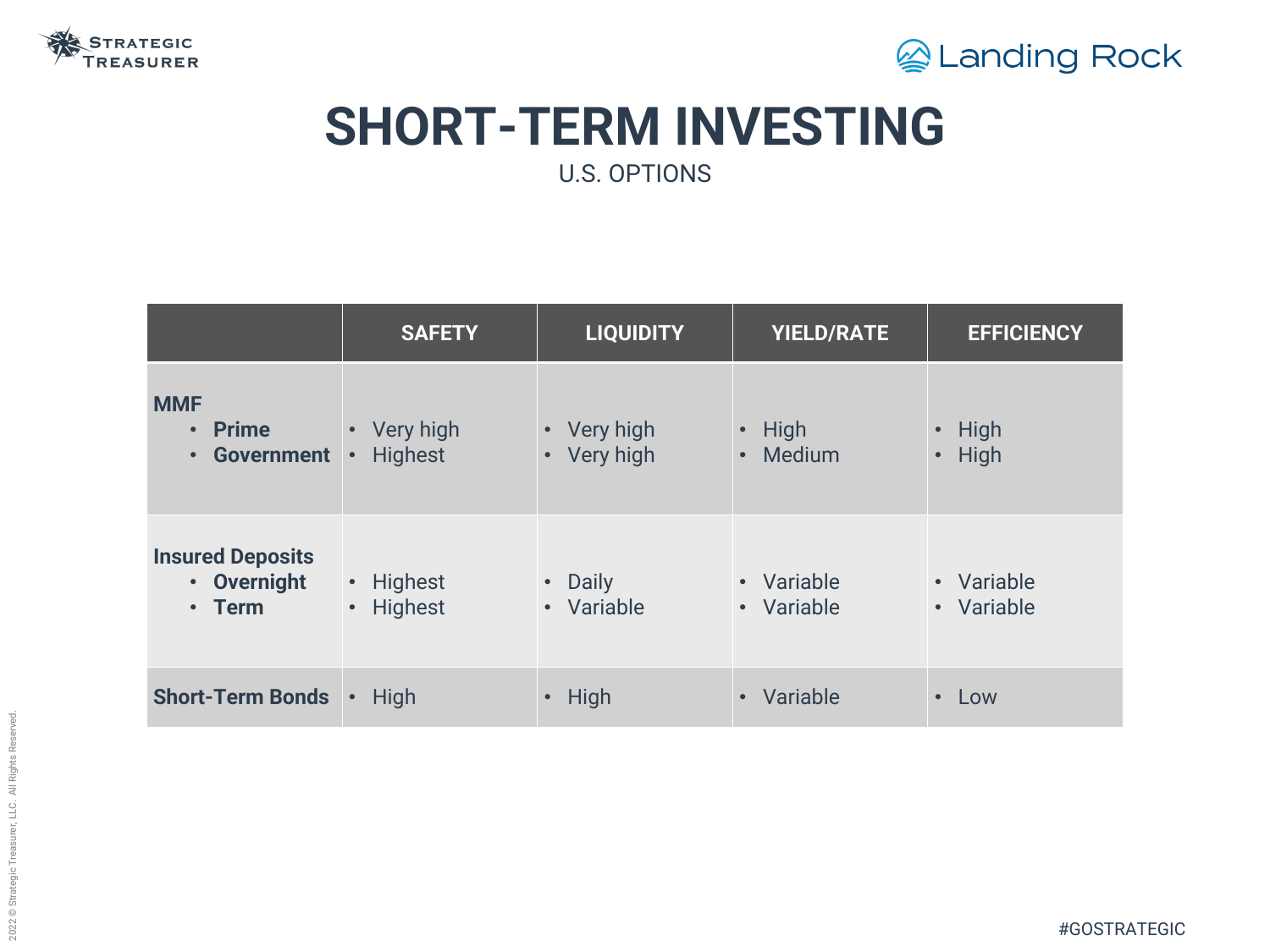



# **EFFICIENCY** SHORT-TERM OPTIONS

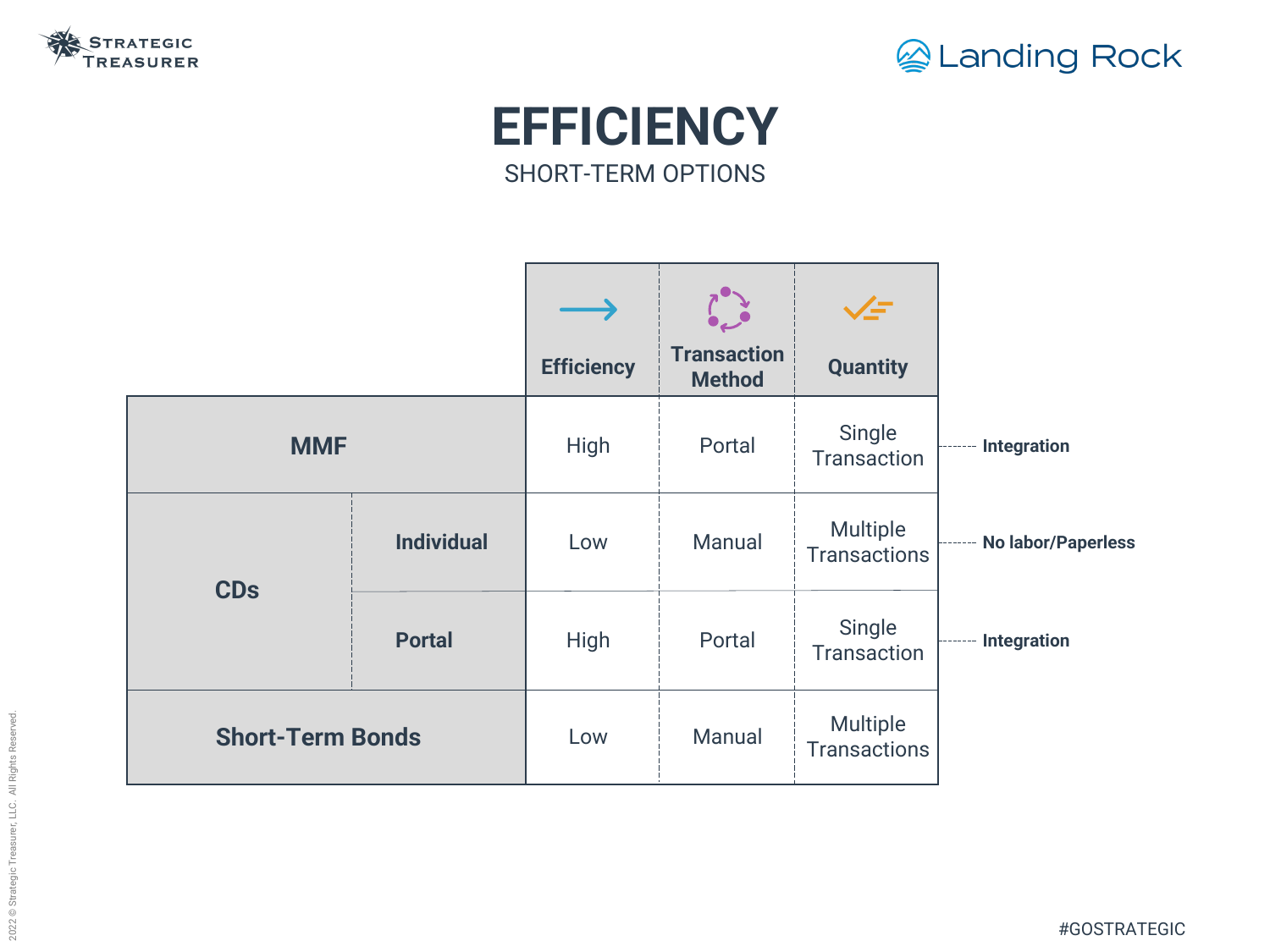



# **POLL QUESTION**

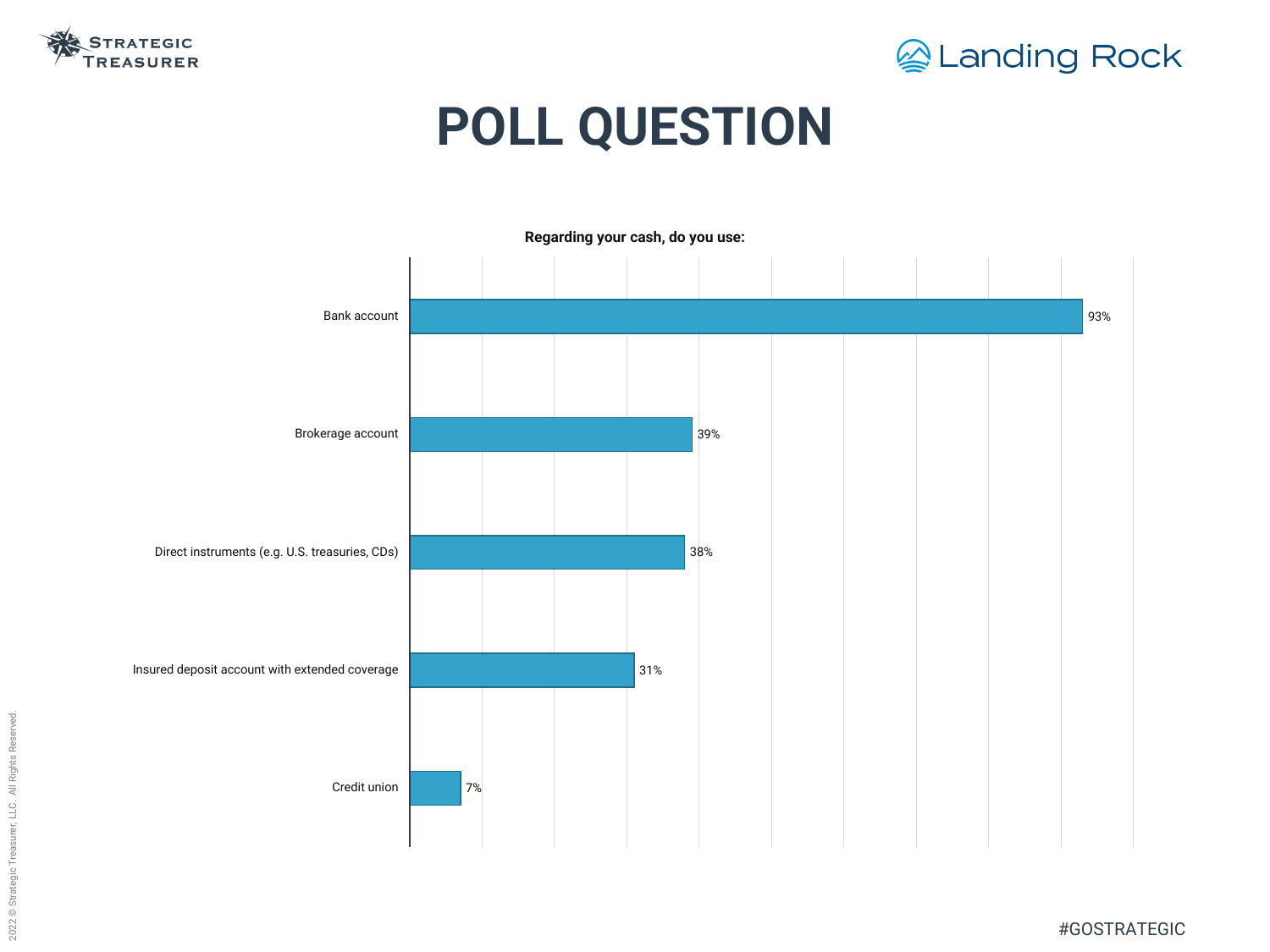



# **LIMITATIONS** SHORT-TERM OPTIONS



|            | <b>Safety</b>                                       |  |  |
|------------|-----------------------------------------------------|--|--|
|            | <b>Highest: Full faith and credit</b>               |  |  |
|            | <b>High: Underlying securities</b>                  |  |  |
| ጋበ<br>tion | Highest: Up to \$250K per<br>institution and tax ID |  |  |
| / ተ        | <b>Highest: FDIC/NCUA</b>                           |  |  |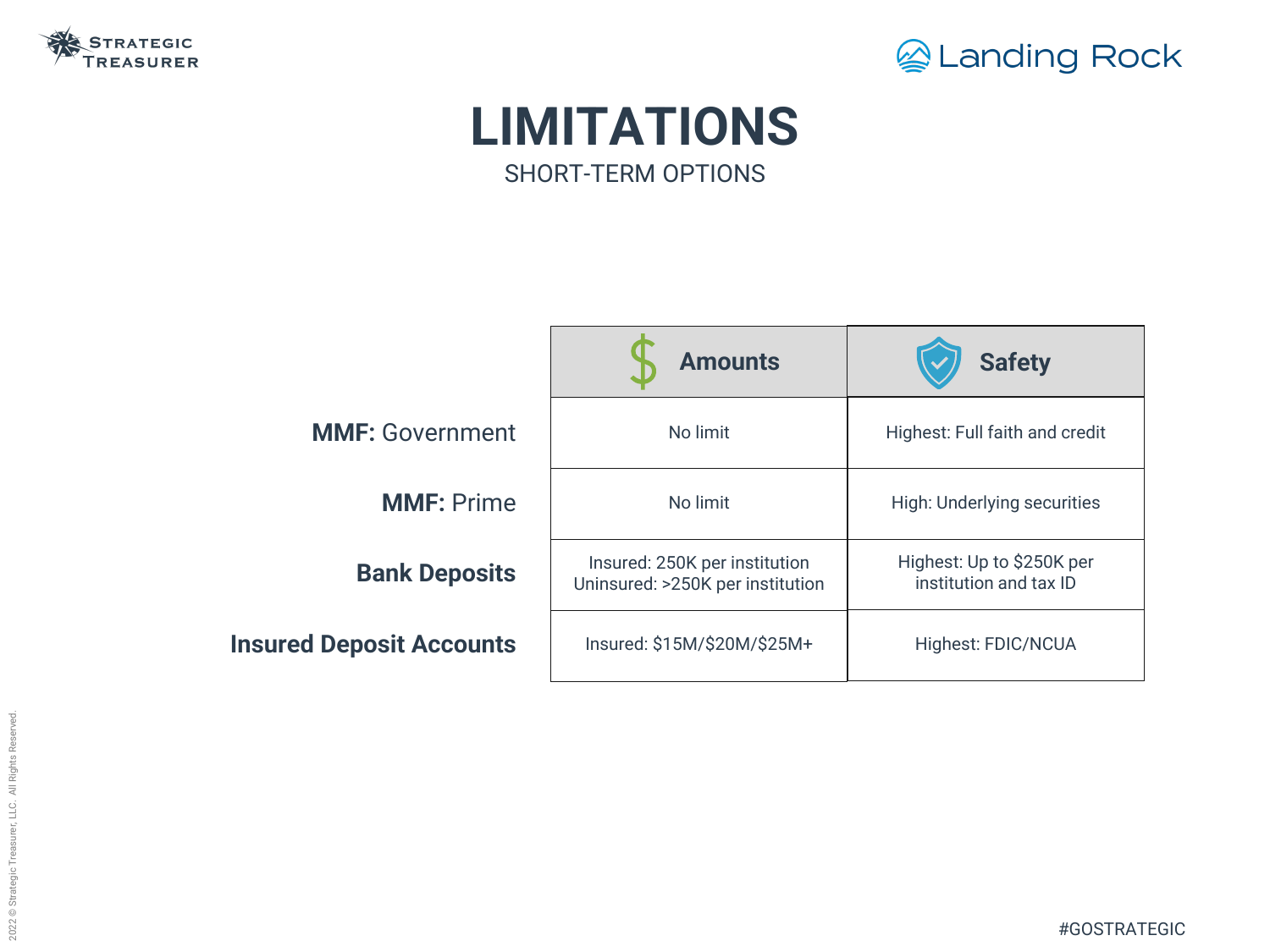







Sources: [Tbill](https://home.treasury.gov/resource-center/data-chart-center/interest-rates/TextView?type=daily_treasury_bill_rates&field_tdr_date_value=2021), [Federal Funds Rate](https://fred.stlouisfed.org/series/FEDFUNDS), [Federated MMPXX](https://www.federatedinvestors.com/products/mutual-funds/instl-money-market-management/is.do), [Fidelity SPAXX](https://fundresearch.fidelity.com/mutual-funds/performance-and-risk/31617H102)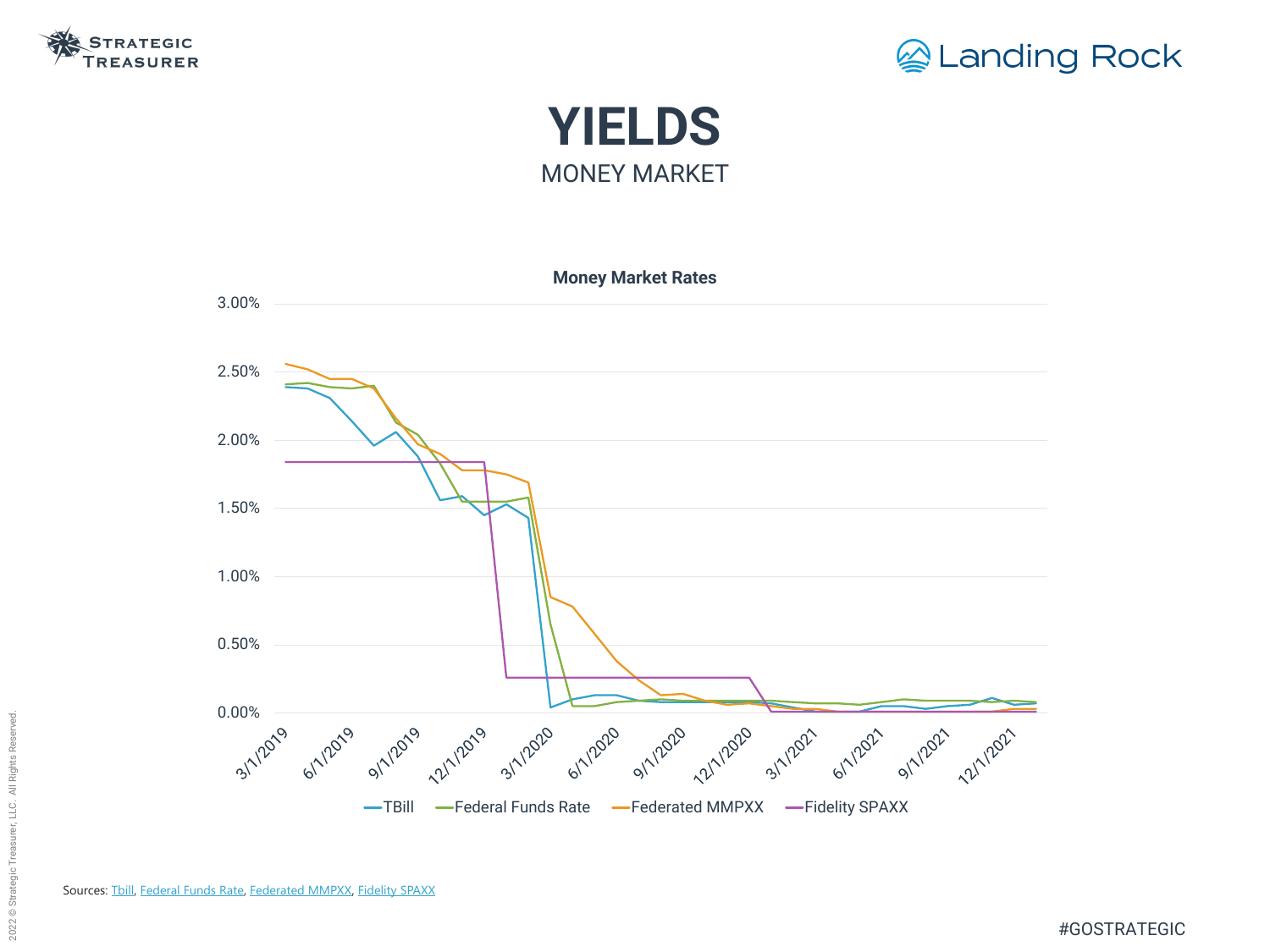



# **POLL QUESTION**



**What are the 2 most important factors to you when considering short-term investments?**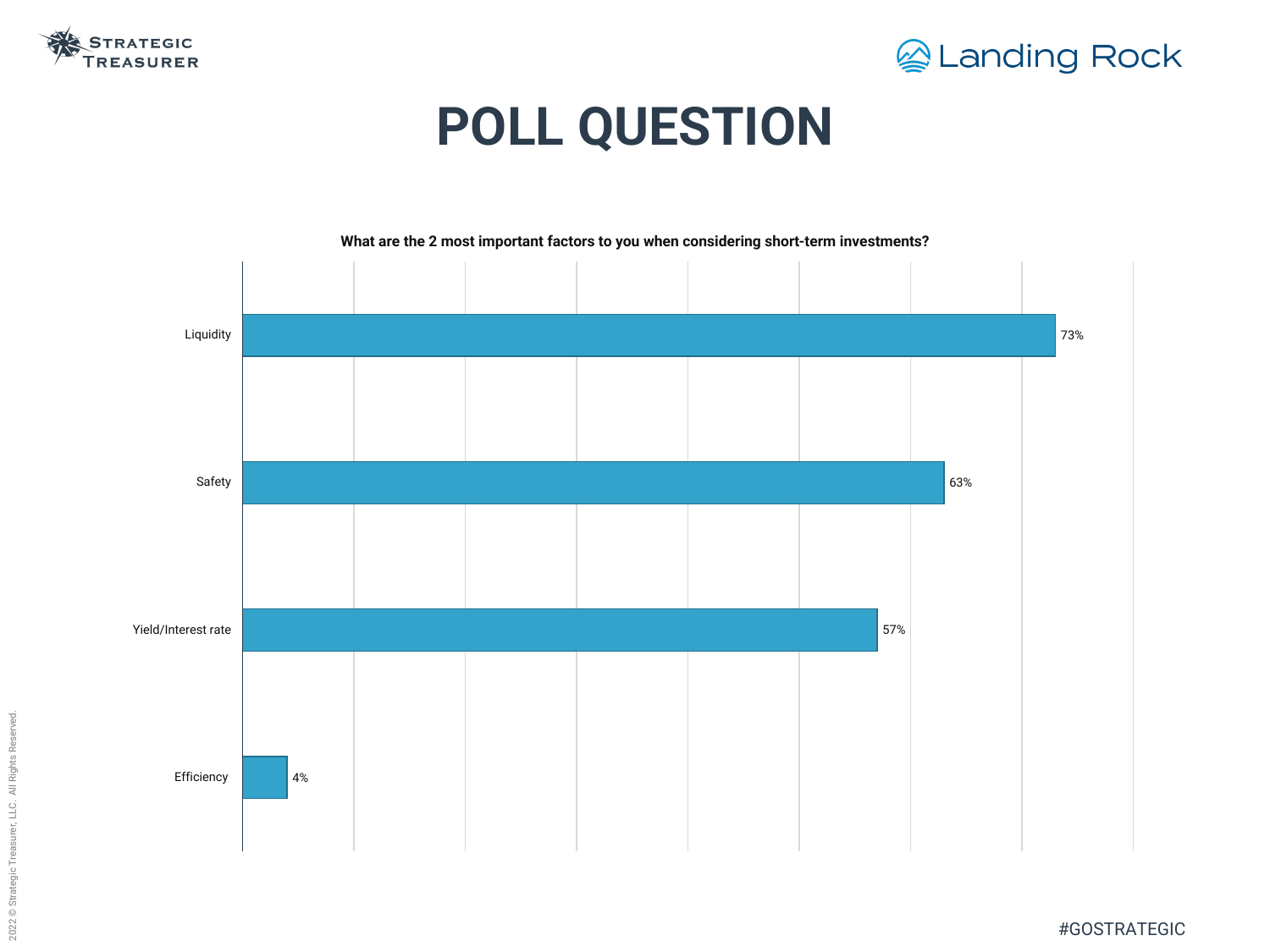

# **INSURED DEPOSIT ACCOUNTS** FUNCTION AND BENEFITS







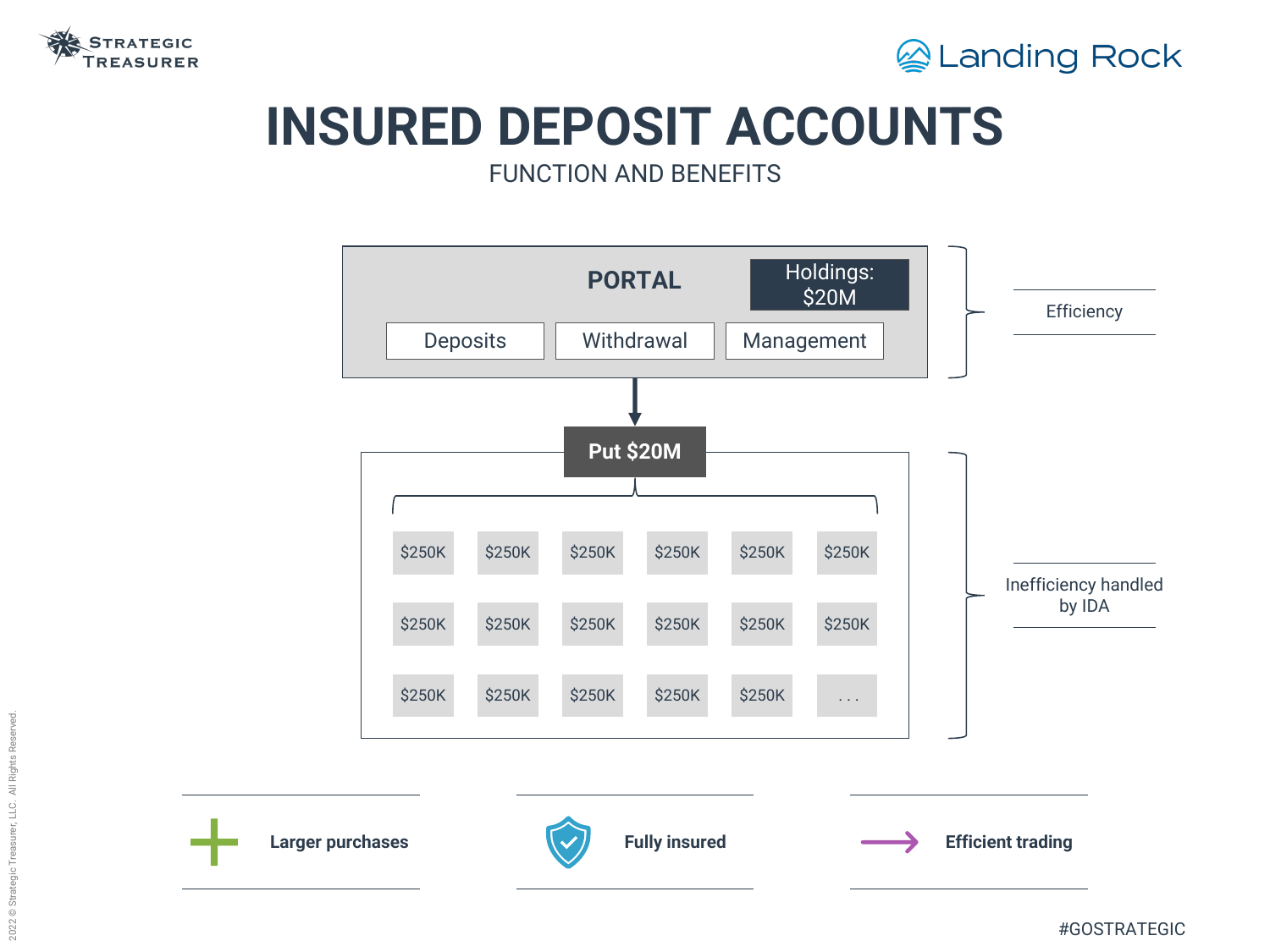

# **KEY TAKEAWAYS: IDA**

#### **DIVERSIFICATION & SAFETY**

- Key strategy for safety
- "Zero risk"
- What level of safety matters?